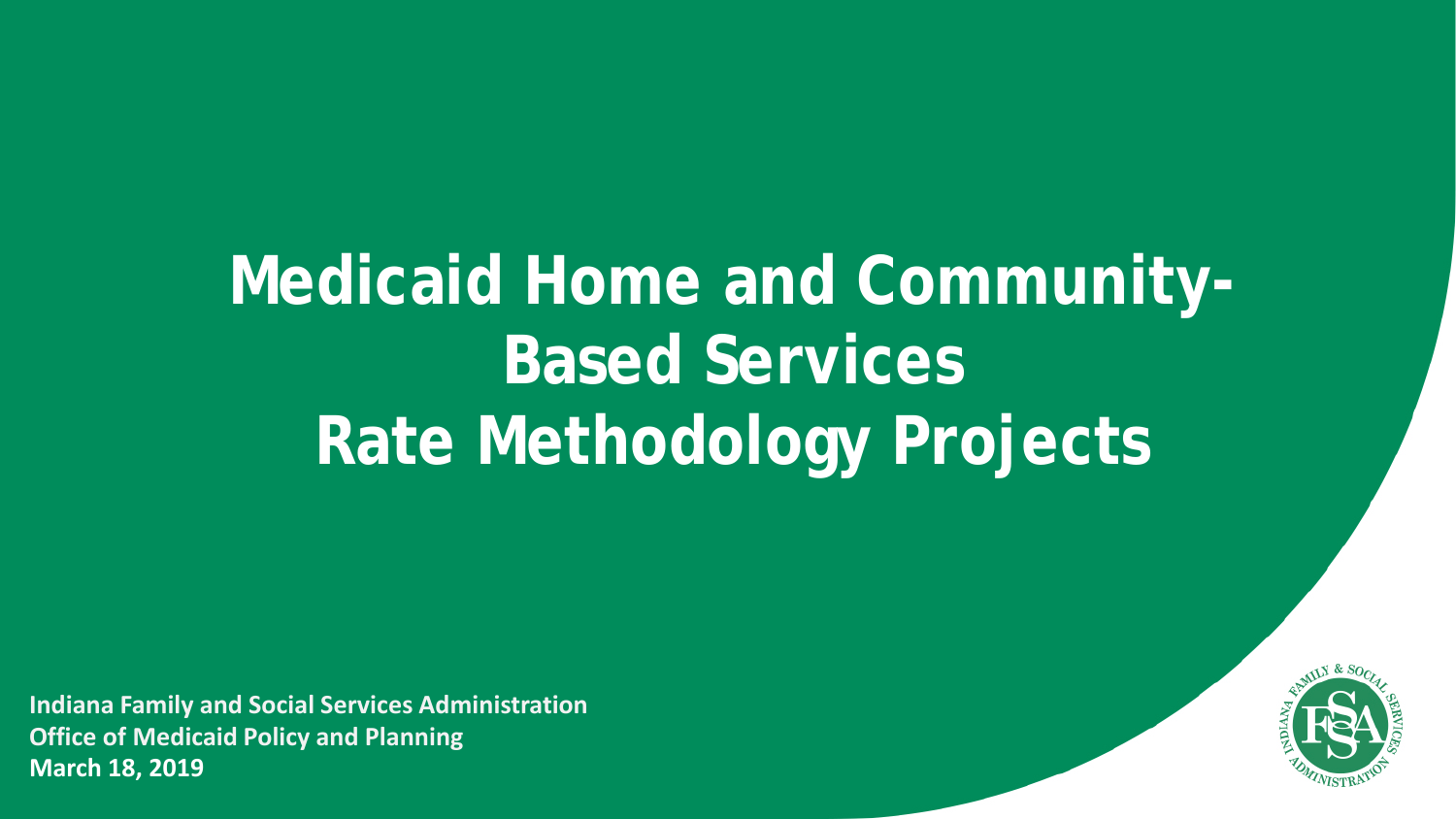#### **Introductions**

- Dr. Jennifer Walthall, FSSA
- Allison Taylor, Office of Medicaid Policy and Planning
- Sarah Renner, Division of Aging
- Kevin Moore, Division of Mental Health and Addiction
- Cathy Robinson, Division of Disability and Rehabilitative Services
- Ben Mori, Milliman
- Submit questions via chat box or email to: [HCBSratemethodology@fssa.in.gov](mailto:HCBSratemethodology@fssa.in.gov)
- Responses will be available on the project website

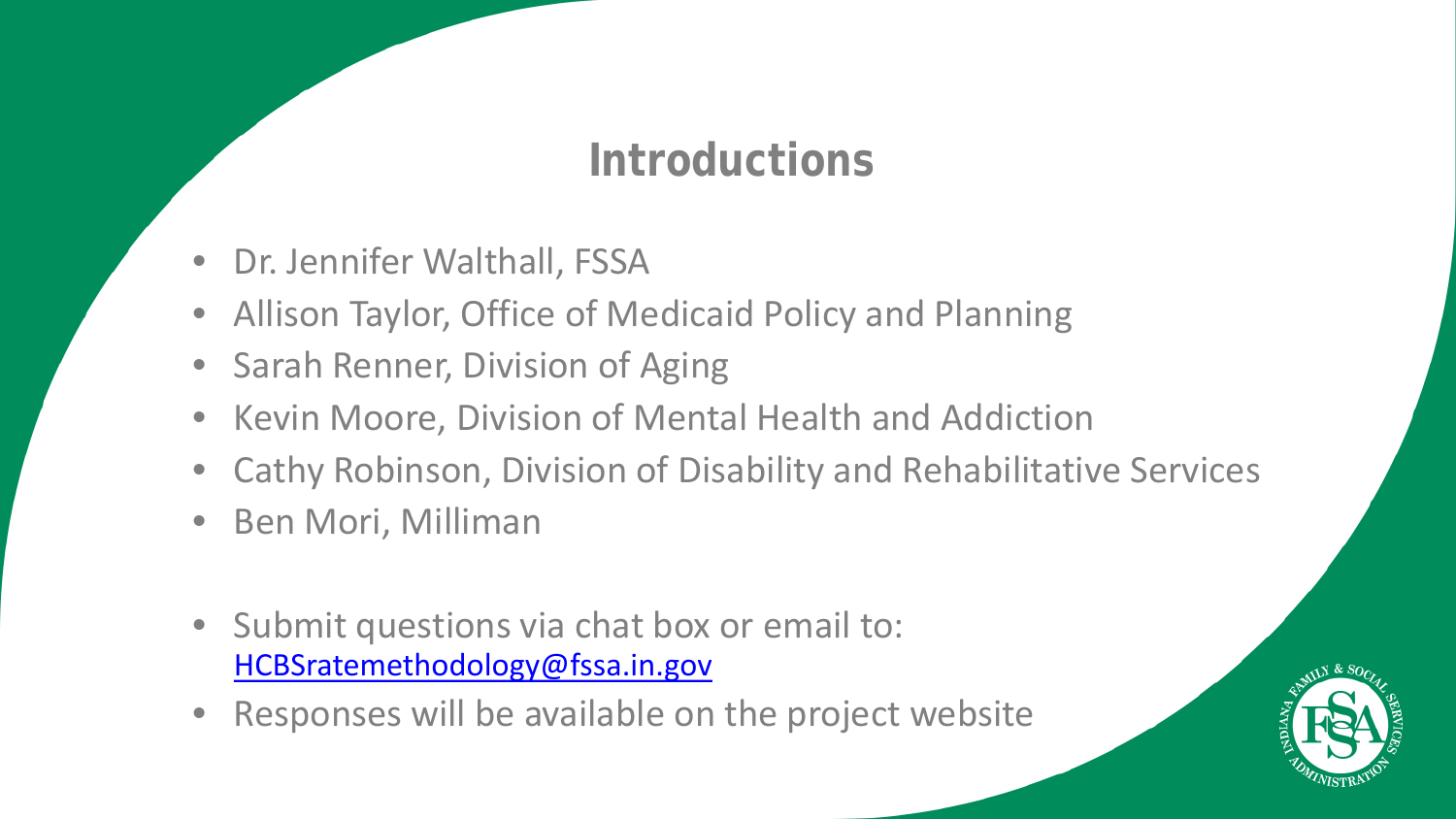### Medicaid HCBS Programs Included in the Rate Methodology Projects

#### **Medicaid HCBS Programs**

- Medicaid HCBS programs provide alternatives to institutional settings for older adults, people who have a physical, intellectual or developmental disability, and individuals who suffer from serious emotional disturbance, mental illness or substance use disorder
- Help people remain in or return to their own homes and other community settings such apartments, assisted living or adult family care settings
- Are intended to assist individuals to be as independent as possible and live in the least restrictive environment possible while maintaining safety in the home
- Are less costly than institutions
- Require individuals to meet Medicaid guidelines and HCBS program-specific eligibility guidelines

| <b>Lead</b><br><b>Agency</b>                                | <b>HCBS</b><br>Program                                          | <b>Number of</b><br><b>Participants</b> | 2018<br><b>Annual HCBS</b><br><b>Expenditures</b> |  |  |  |  |
|-------------------------------------------------------------|-----------------------------------------------------------------|-----------------------------------------|---------------------------------------------------|--|--|--|--|
| <b>Division of</b>                                          | Aged & Disabled Waiver                                          | 18,826                                  | \$293.3M                                          |  |  |  |  |
| <b>Aging</b>                                                | Traumatic Brain Injury Waiver                                   | 172                                     | \$4.7M                                            |  |  |  |  |
|                                                             | <b>Adult Mental Health Habilitation</b>                         | 25                                      | \$0.7M                                            |  |  |  |  |
| <b>Division of</b><br><b>Mental Health</b><br>and Addiction | <b>Behavioral and Primary</b><br><b>Healthcare Coordination</b> | 3,004                                   | \$0.8M                                            |  |  |  |  |
|                                                             | Child Mental Health Wraparound                                  | 789                                     | \$9.5M                                            |  |  |  |  |
| <b>Division of</b><br><b>Disabilities and</b>               | Community Integration and<br><b>Habilitation Waiver</b>         | 9,225                                   | \$692.8M                                          |  |  |  |  |
| <b>Rehabilitative</b><br><b>Services</b>                    | <b>Family Supports Waiver</b>                                   | 18,353                                  | \$158.5M                                          |  |  |  |  |
| <b>Total</b>                                                | <b>HCBS Programs</b>                                            | 50,394                                  | \$1.16B                                           |  |  |  |  |

Note: Participants and expenditures based on the December 2018 Medicaid Forecast update using data through September 2018.

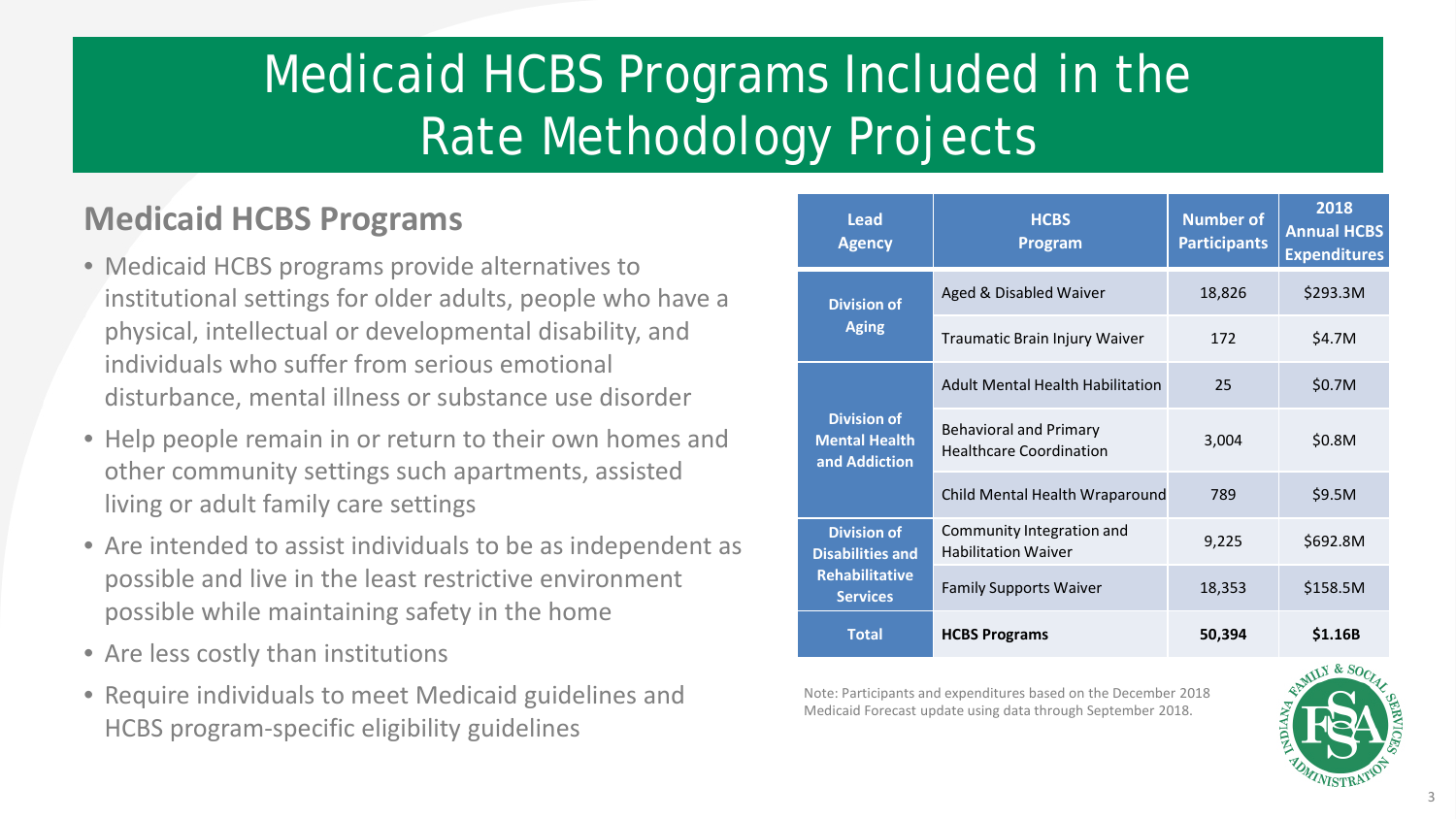### Division of Aging (DA)

- DA oversees the Aged and Disabled Waiver (A&D) and the Traumatic Brain Injury Waiver (TBI), which:
	- Support independence and community integration for the elderly or individuals with physical disabilities
	- Supplement informal supports for people who would require care in a nursing facility if HCBS or other supports were not available
- DA's project goals:
	- Align methodologies across DA waiver programs and services, where appropriate
	- Coordinate with other Divisions on process, data sources, and stakeholder engagement
	- Improve access to services as needed
	- Evaluate the Level of Service tool and scoring methodology for services with tiered rates

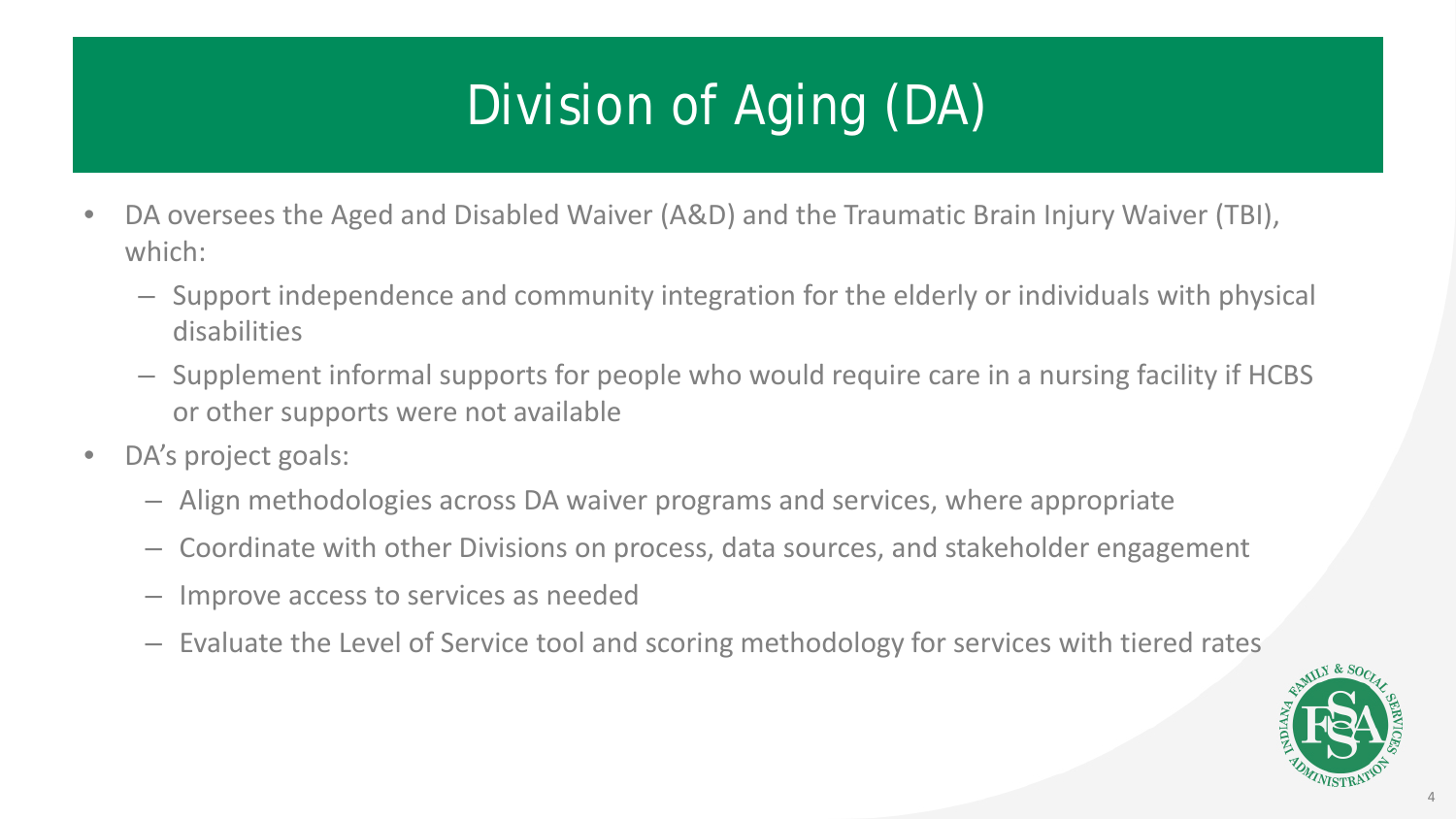### Division of Mental Health and Addiction (DMHA)

- The waiver programs managed by DMHA are designed to optimize access to services that match the consumer needs
- 1915(i) Behavioral and Primary Healthcare Coordination (BPHC)
	- Established to ensure access to Medicaid services via care coordination
- 1915(i) Adult Mental Health and Habilitation (AMHH)
	- Established to provide supportive habilitation services for persons with serious, persistent mental illness
	- Services are designed to support stability and maintenance of current health
- 1915(i) Child Mental Health Wraparound (CMHW)
	- This program is *not* included in the rate methodology study
	- Current efforts underway regarding value based purchasing will continue

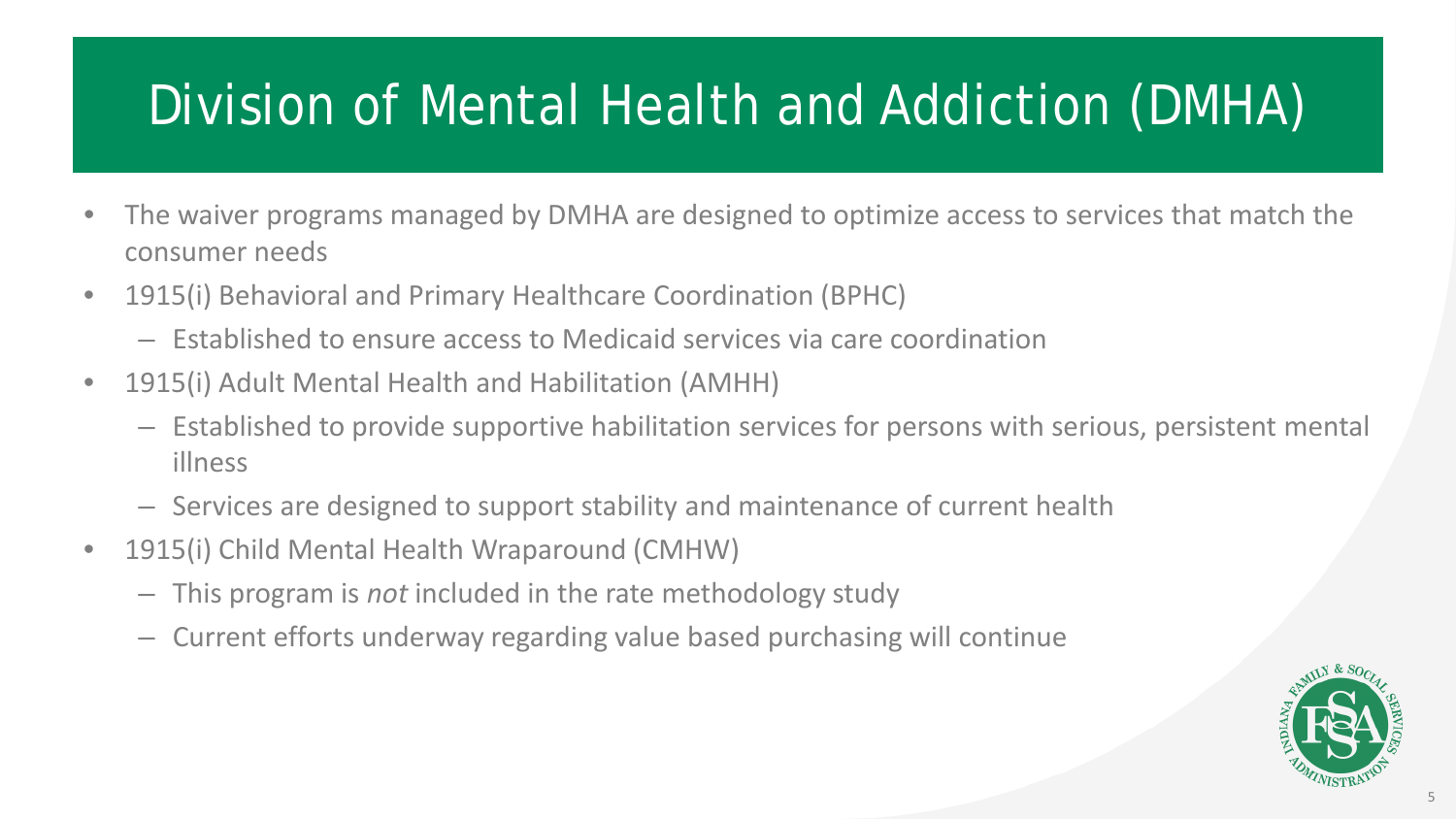### Division of Disability and Rehabilitation Services (DDRS)

- DDRS oversees the Community Integration and Habilitation Waiver (CIH) and the Family Supports Waiver (FSW)
	- Both waivers offer flexibility in providing supports necessary to help individuals gain and maintain optimum levels of self-determination and community integration
- DDRS' project goals:
	- DDRS will first focus on its Waiver Redesign Project in partnership with all stakeholders (individuals, families and providers)
	- As the redesign moves forward, DDRS and key stakeholders will engage with the Rate Methodology project in 2020

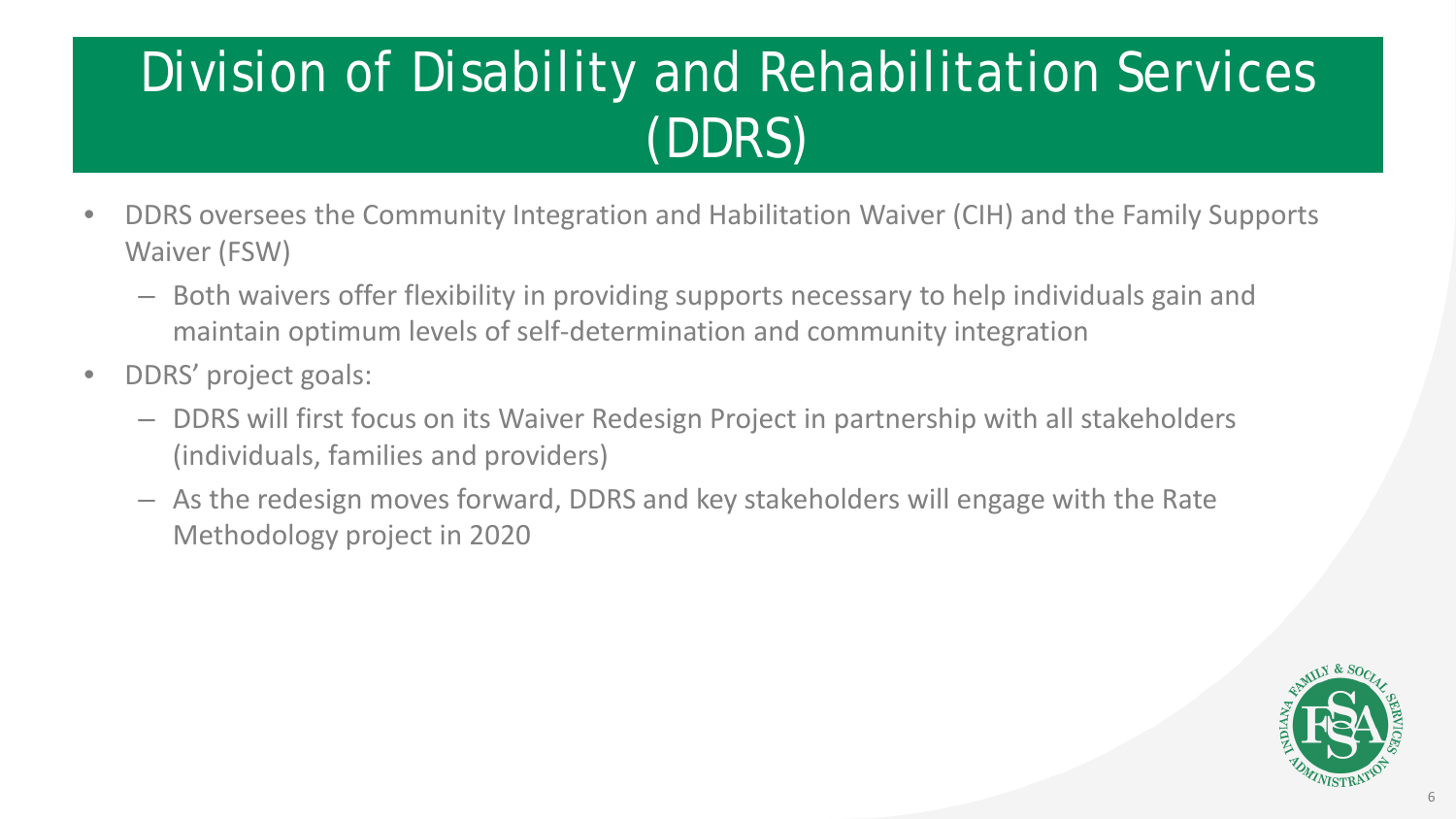#### HCBS Rate Methodology Projects Purpose

#### **Rationale for Updates to HCBS Rate Methodologies**

- HCBS programs operate under 1915(c) and 1915(i) federal authorities and must comply with longstanding and new federal requirements to:
	- Ensure that program participants have a choice of appropriate community settings
	- Reflect principles of person-centered planning and community integration
	- Provide more detail about and rigor in developing sound payment rate methodologies
	- Increase oversight and assurances of the health and welfare of program participants
- New federal guidance requires FSSA to update many of Indiana's HCBS provider payment rate methodologies

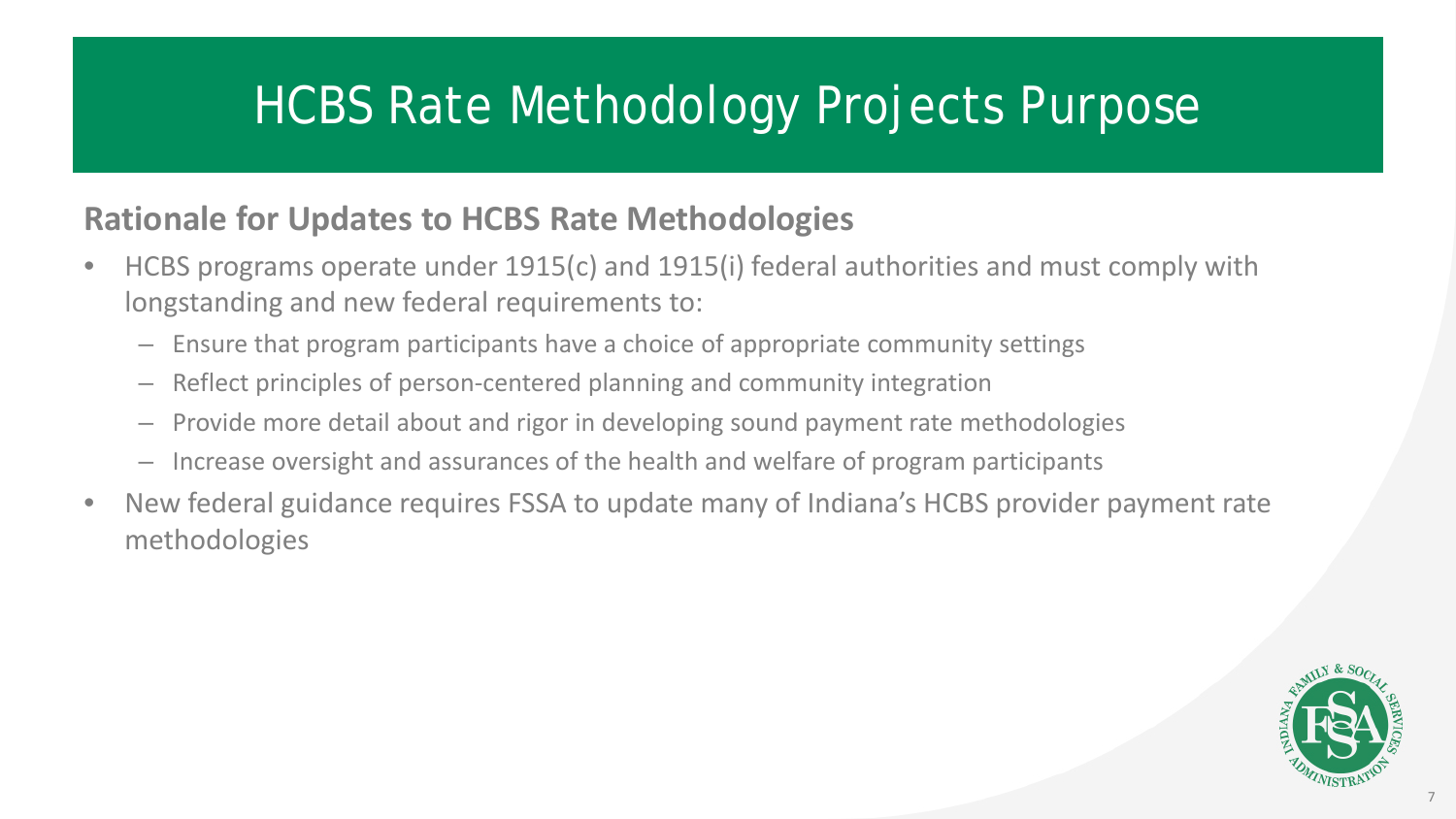#### HCBS Rate Methodology Goals and Objectives

#### **FSSA Aims**

To develop HCBS rate methodologies that comply with Centers for Medicare and Medicaid Services (CMS) rules and achieve the following:

- **1. Alignment and Transparency** bring continuity and alignment across the rate methodologies and rates in each program, providing a consistent framework
- **2. Sustainability** facilitate adequate participant access to services, as required by CMS and be sustainable under the FSSA budget and operations
- **3. Promotion of Value-Based Purchasing and Person-Centeredness**  striving to align provider and participant incentives to achieve access to person-centered services, encourage appropriate utilization, and drive healthy outcomes for all HCBS program participants

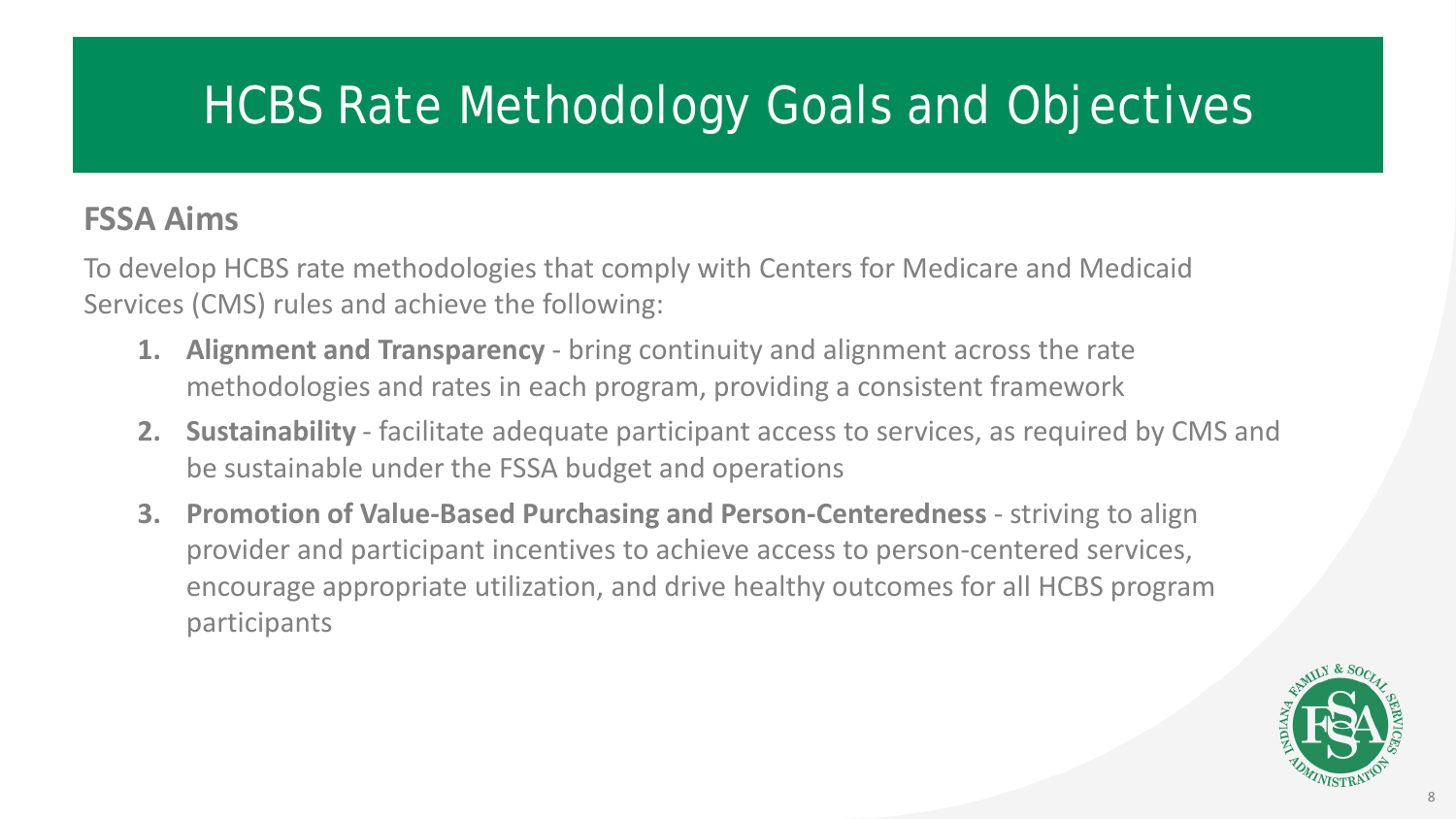#### Benefits to Stakeholders

- All stakeholders
	- New rate methodologies will reflect input from all types of stakeholders including providers, advocates, participants and their families, and others
	- Rate methodologies will be developed using a transparent process, so all stakeholders can understand how the rates are calculated
- Participants and their families
	- Improved access to services
	- Better continuity of caregiver relationships
- Provider stakeholders
	- Payment methods will be more consistent across programs, making it easier for a provider to participate in more programs
	- Rates will be based on a sound methodology that providers can understand
	- New methodologies will seek opportunities to reduce administrative burden on providers during the data collection process

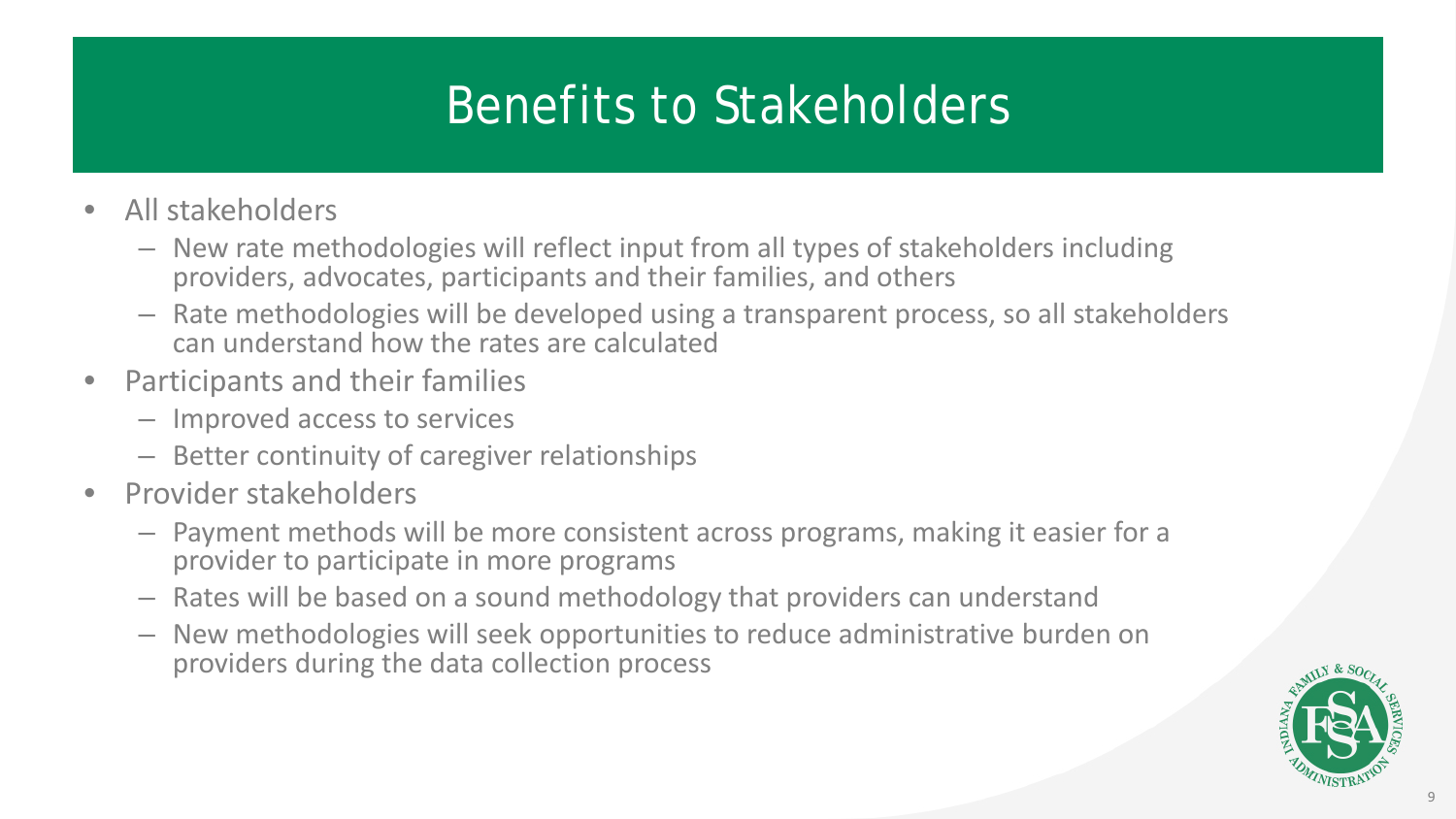#### HCBS Rate Methodology Projects Approach

#### **Rate Methodology Development Process**

- FSSA has engaged Milliman to conduct HCBS rate methodology projects that are expected to culminate in the submission of waiver amendments and possible state plan amendments to CMS for federal approval
- Rate methodology projects will involve the following phases:
	- **1. Project and stakeholder engagement planning**
	- **2. Rate methodology development to achieve FSSA goals and objectives**
	- **3. Rate setting and calculations informed by selected rate methodologies**
	- **4. Waiver/state plan amendments and CMS approval process**

*Process will include stakeholder engagement throughout*

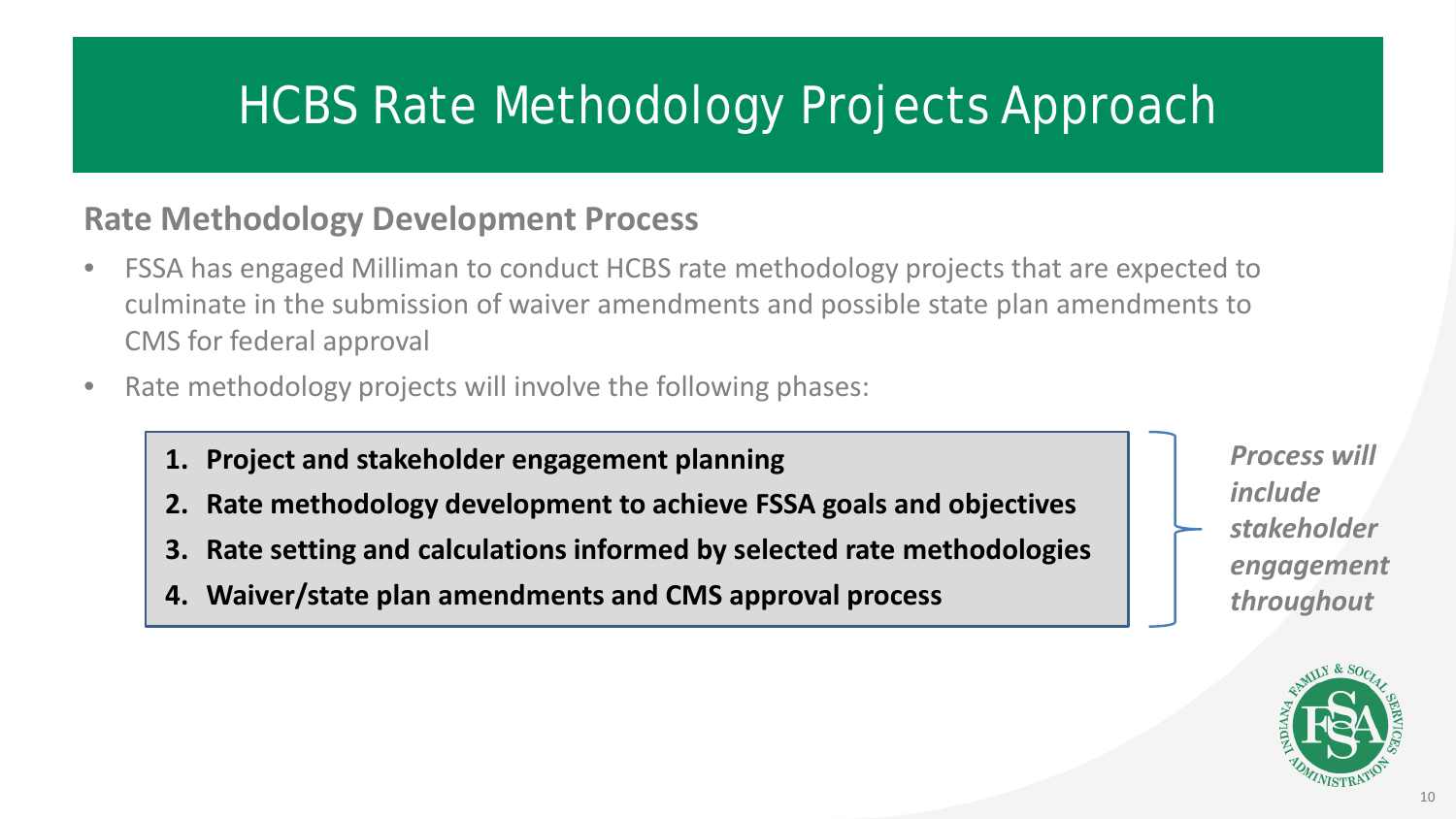### HCBS Rate Methodology Stakeholder Engagement

#### **Stakeholder Process**

- Balanced input from the full range of stakeholders is critical to this process
- FSSA wants to hear from a variety of stakeholders, including providers and associations, participants, families, caregivers and advocacy groups, and other key state and federal government stakeholders
- Stakeholder engagement will include multiple modes of communication, such as:
	- In-person meetings
	- Webinars
	- Surveys
	- Bulletins and FAQs
	- Rate methodology projects website and email address
- In addition, per federal requirements, prior to any rate method or rate changes there will be an official 30-day public comment period, followed by 30 days for FSSA to review and respond to public comment. CMS then has a 90 day approval process (which may be extended)

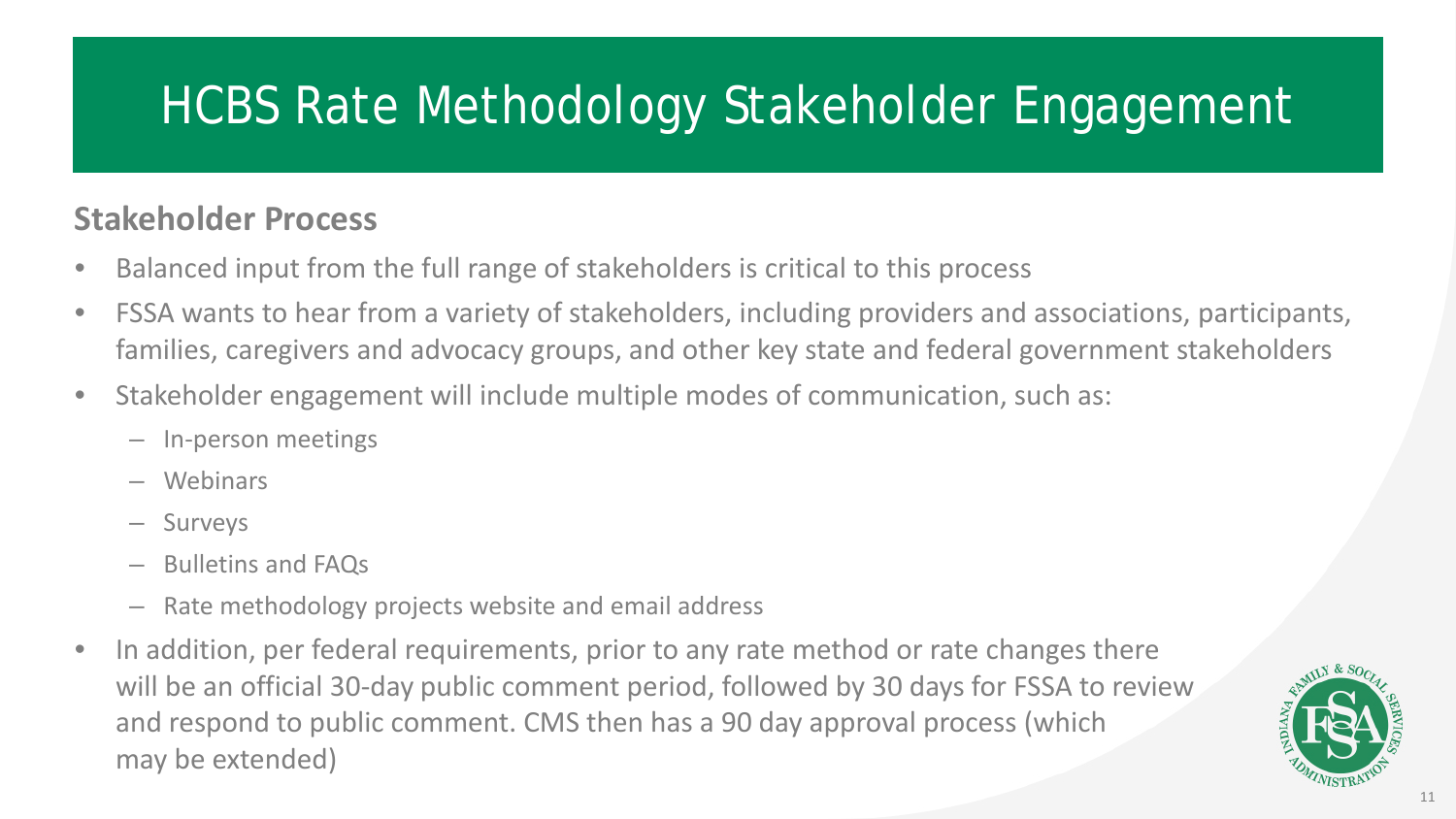### HCBS Rate Methodology Preliminary Project Timelines\*

| Program                                                             | <b>CY 2019</b> |                                               |   |   |   |                                                                       |                                               |                           |    |          |  | <b>CY 2020</b> |                                             |   |                        |                    |                         |  |  |                       |                                                                                                 |   |                        |   |
|---------------------------------------------------------------------|----------------|-----------------------------------------------|---|---|---|-----------------------------------------------------------------------|-----------------------------------------------|---------------------------|----|----------|--|----------------|---------------------------------------------|---|------------------------|--------------------|-------------------------|--|--|-----------------------|-------------------------------------------------------------------------------------------------|---|------------------------|---|
|                                                                     | ш              | -1                                            | M | A | M |                                                                       |                                               | $\boldsymbol{\mathsf{A}}$ | S. | $\Omega$ |  | D              |                                             | ы | M                      | A                  | M                       |  |  |                       | S                                                                                               | O |                        | D |
| <b>Division of Aging</b>                                            |                | <b>Rate Methodology</b><br><b>Development</b> |   |   |   | <b>Comment Period</b><br><b>CMS</b><br>and State Approval<br>Approval |                                               |                           |    |          |  |                |                                             |   |                        |                    |                         |  |  |                       |                                                                                                 |   |                        |   |
| <b>Division of Mental</b><br><b>Health and Addiction</b>            |                |                                               |   |   |   |                                                                       | <b>Rate Methodology</b><br><b>Development</b> |                           |    |          |  |                | <b>Comment Period</b><br>and State Approval |   | <b>CMS</b><br>Approval |                    |                         |  |  |                       |                                                                                                 |   |                        |   |
| <b>Division of Disability and</b><br><b>Rehabilitative Services</b> |                |                                               |   |   |   |                                                                       |                                               |                           |    |          |  |                |                                             |   |                        | <b>Development</b> | <b>Rate Methodology</b> |  |  | <b>Comment Period</b> | and State Approval<br>Note: will follow a separate waiver redesign project conducted in CY 2019 |   | <b>CMS</b><br>Approval |   |

**Stakeholder engagement will occur throughout the process**

**Projects include rate setting calculations informed by the rate methodology development process**

*\* Final rate methodologies subject to approval from the State Budget Agency and presentation to the State Budget Committee. Preliminary project timelines may be impacted by the CMS and State approval process.* 12